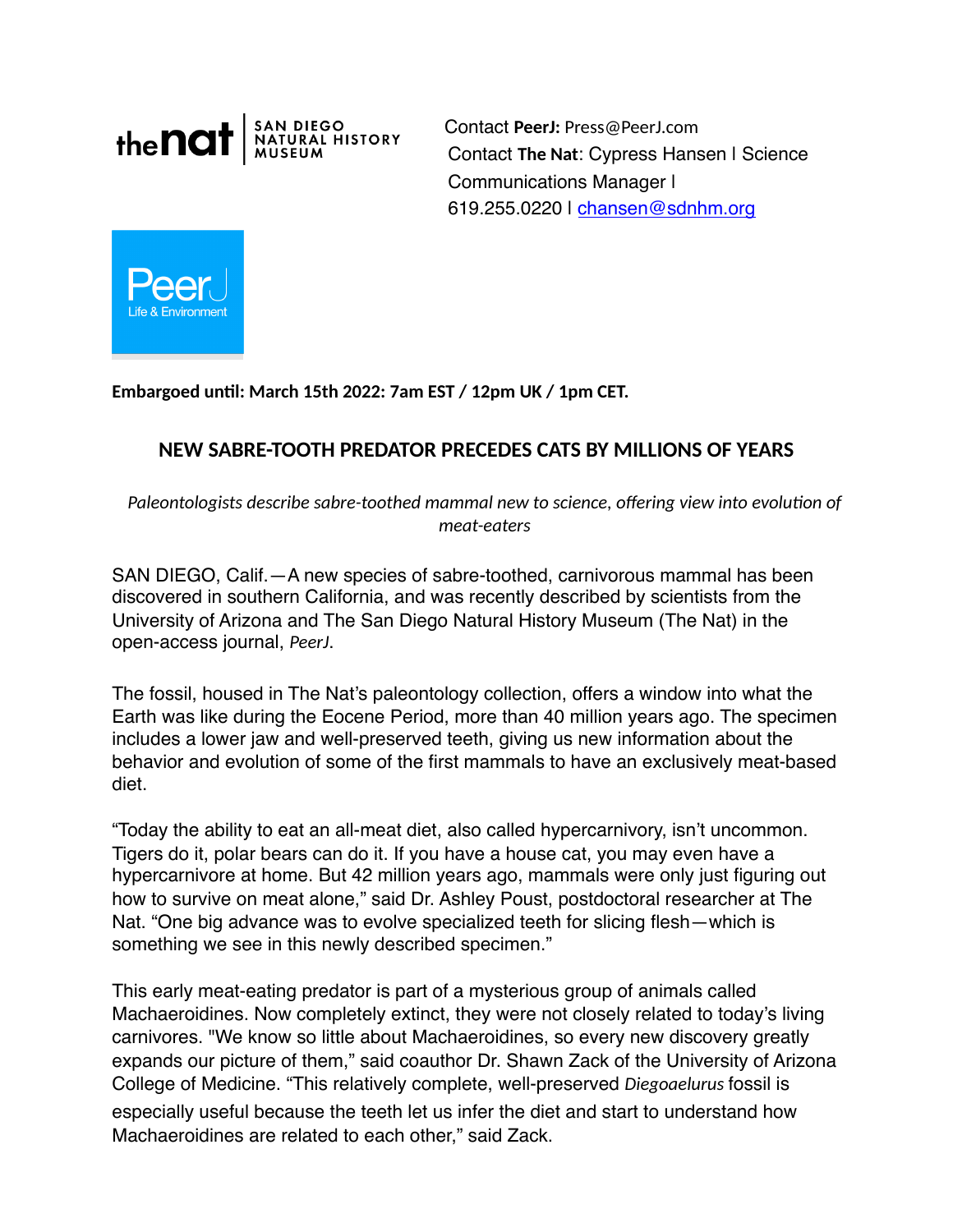Zack, Poust, and their third coauthor Hugh Wagner, also from The Nat, named the predator *Diegoaelurus vanvalkenburghae.* The name honors San Diego County where the specimen was found and scientist Blaire Van Valkenburgh, past president of the Society of Vertebrate Paleontology, whose foundational work on the evolution of carnivores influenced this research.

### *About the Discovery*

*D. vanvalkenburghae* was about the size of a bobcat, but with a downturned bony chin to protect its long upper sabre teeth. It would have been a powerful and relatively new kind of hunter.

"Nothing like this had existed in mammals before," said Poust. "A few mammal ancestors had long fangs, but *Diegoaelurus* and its few relatives represent the first catlike approach to an all-meat diet, with sabre-teeth in front and slicing scissor teeth called carnassials in the back. It's a potent combination that several animal groups have independently evolved in the millions of years since."

This animal and its relatives represent a sort of evolutionary experiment, a first stab at hypercarnivory—a lifestyle that is followed today by true cats. With only a handful of fossil specimens from Wyoming and Asia, the machaeroidines are so poorly understood that scientists weren't even sure if there were multiple species living within the same time period. "This fossil finding shows that machaeroidines were more diverse than we thought," says Zack. "We already knew there was a large form, *Apataelurus*, which lived in eastern Utah. Now we have this smaller form, and it lived at approximately the same time. It raises the possibility that there may more out there to find."

In addition to this overlapping existence, Poust points out they may have coexisted with other sabre-toothed animals. "*Diegoaleurus*, though old, is the most recent of these machaeroidine predators. That puts it within striking distance of the time that the next cat-like animals arrived in North America, the nimravids or sabre-tooth false-cats," he said. "Did these groups ever meet, or even compete for space and prey? We don't know yet, but San Diego is proving to be a surprisingly important place for carnivore evolution."

## About the Santiago Formation

The fossil comes from San Diego County in southern California, at a location first discovered in the 1980s by a local 12-year-old boy. Since then, "Jeff's Discovery Site" has become an important fossil bed within a larger group of rocks called the Santiago Formation. Fossils of an entire ecosystem have been discovered in these 42 millionyear-old rocks, painting a picture of a very different San Diego than the one we know today. Though largely inaccessible, these important fossil beds are occasionally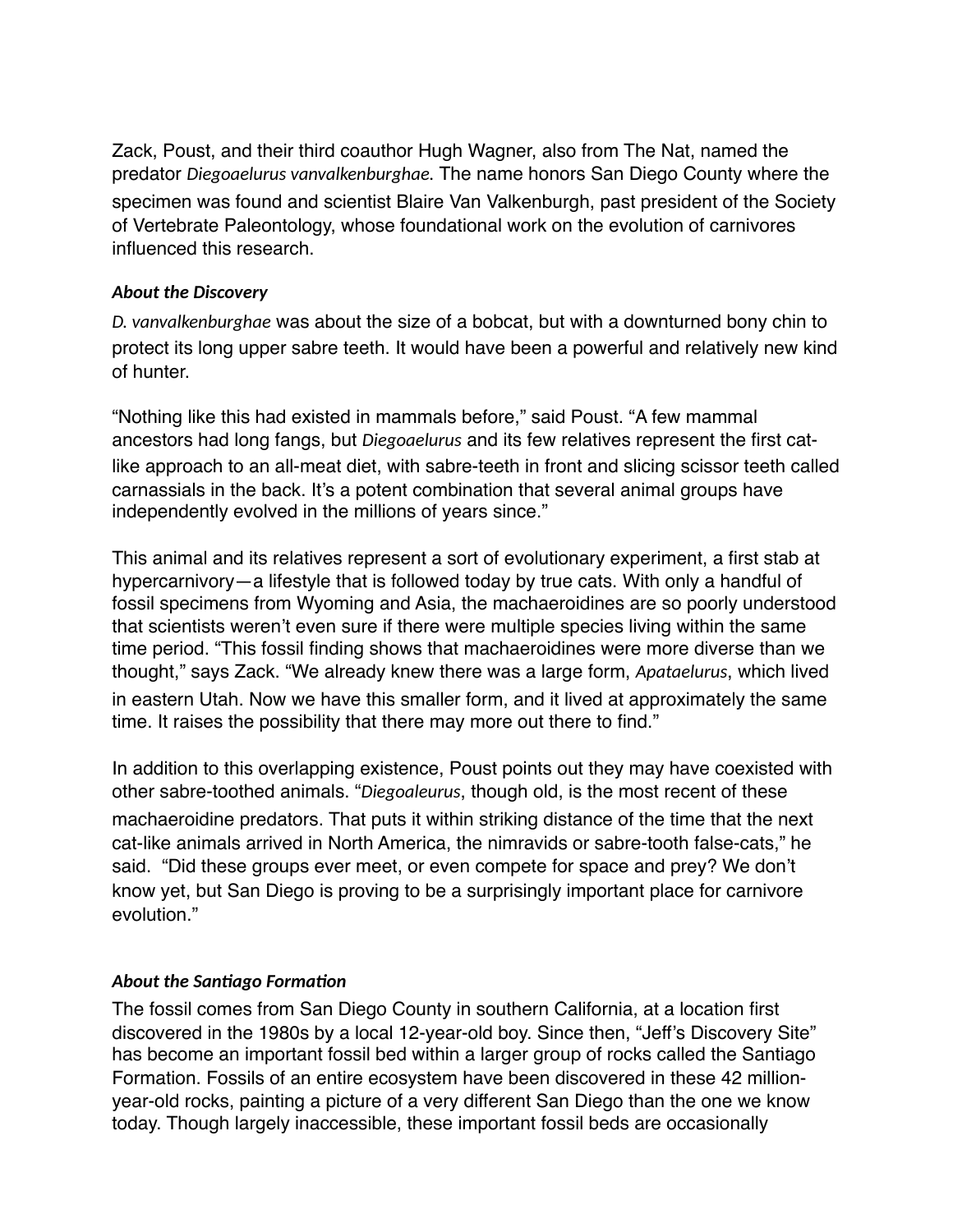exposed by construction projects and road expansions, allowing scientists from The Nat to keep digging for evidence of California's ancient, tropical past.

"Not only was San Diego further south due to tectonic plate movements, but the Eocene was a wetter, warmer world," said Poust. "The Santiago Formation fossils show us a forested, wet California where tiny rhinos, early tapirs, and strange sheep-like, herbivorous oreodonts grazed under trees while unusual primates and marsupials clung to the canopy above. This richness of prey species would have been a smorgasbord for *Diegoaelurus*, allowing it to live the life of a specialized hunter before most other mammals."

The article "Diegoaelurus, a new machaeroidine (Oxyaenidae) from the Santiago Formation (late Uintan) of southern California and the relationships of Machaeroidinae, the oldest group of sabertooth mammals" is published in *PeerJ.*

#### *About the 3D model*

The jaw of the newly named meat-eater is available to view in 3D for free on the San Diego Natural History Museum's website.

To access this 3D model and view in your browser, go to [https://3dfiles.sdnhm.org/api/?](https://3dfiles.sdnhm.org/api/?specimen=38343&name=38343_Dentary_RT&extension=ctm) [specimen=38343&name=38343\\_Dentary\\_RT&extension=ctm](https://3dfiles.sdnhm.org/api/?specimen=38343&name=38343_Dentary_RT&extension=ctm)

#### **About the San Diego Natural History Museum**

The San Diego Natural History Museum (The Nat) is one of California's oldest and most respected cultural and scientific institutions. Founded in 1874 by a small group of citizen scientists, the Museum works to preserve and protect this amazing place we call home. The Museum is located at 1788 El Prado, San Diego, CA 92101 in Balboa Park. For more information, call 877.946.7797 or visit [sdnat.org.](http://www.sdnat.org/) Follow The Nat on [Twitter a](https://twitter.com/SDNHM)nd [Instagram](http://instagram.com/sdnhm) and join the discussion on [Facebook.](https://www.facebook.com/SanDiegoNaturalHistoryMuseum)

**PDF of this Press Release: https://drive.google.com/drive/folders/** 

**[1eCCQpr5qi1kHS326jcDCV9iSv^7kUVV](https://drive.google.com/drive/folders/1eCCQpr5qi1kHS326jcDCV9iSvfj7kUVV)**

LINK TO THE PUBLISHED VERSION OF THIS ARTICLE: https://peerj.com/articles/13032 The link

will ONLY work after the embargo lifts. Your readers will be able to freely access this article via **this URL.**

**Citation to the article: Zack et al. (2022), PeerJ, DOI 10.7717/peerj.13032**